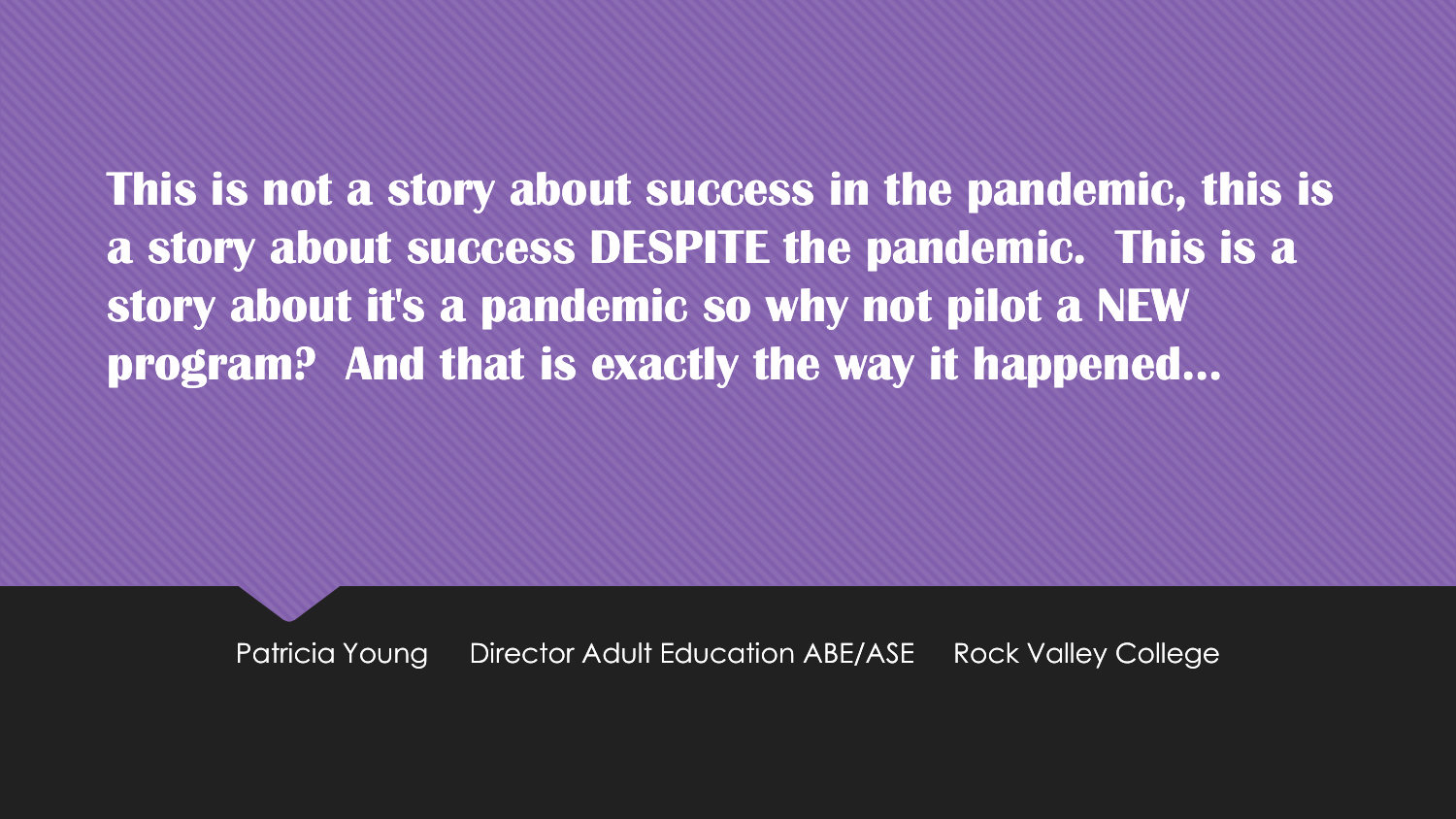# **Math Bootcamp GED Booyah**

- O Third annual camp
- O Students needing math test, students wanting to improve math skills and higher level ESL students
- **0 100% online; team taught**
- O Offered to current (Spring) enrolled students
- O Offered May through June
- 2 hours per day / 3 days per week

### **What else can we do?**

- 8 week fast track to start and finish GED
- 100% online; team taught
- O Students identified by CASAS Goals Reading Assessment
- O Piloted 2 ways: With existing NRS 5/6 class and stand alone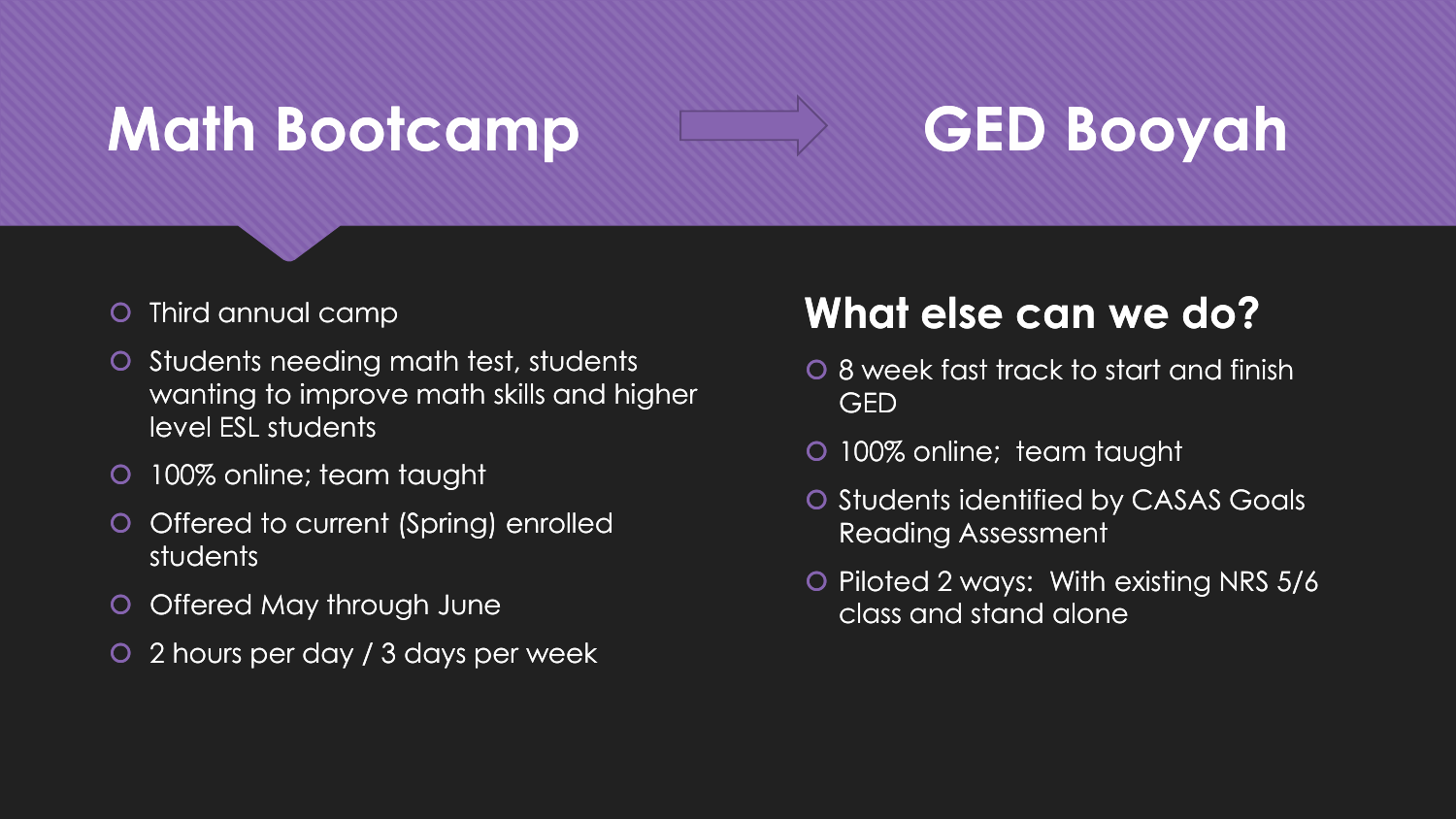# **GED BOOYAH…SO WHAT HAPPENED?**

**August** (Start of 8 week cohort)

**AM class** 11 active students (Paired with NRS 5/6 class)

**PM class** 9 active students (Stand alone)

#### **October** (End of 8 week cohort)

- 49 total tests taken
- 8 graduates
- 5 students with 2 tests completed
- 1 student with 1 test completed
- 9 students continued with second cohort to complete
- All completed students plus students with 3 tests completed have connected with Transitions Coordinator for next steps